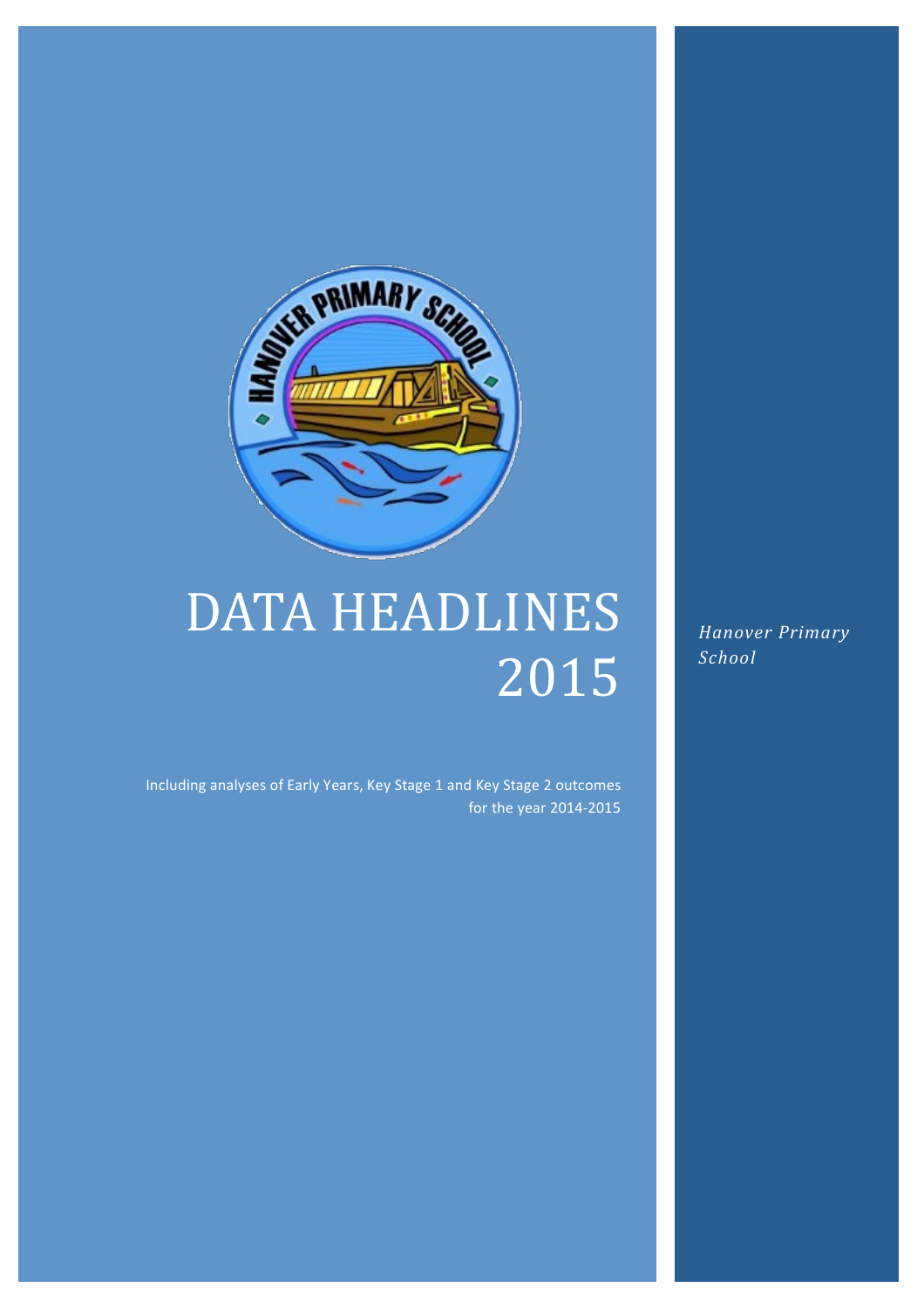# Assessment Headlines - Summer 2015 Key Stage 2

### **KS2 SATs – all children**

#### **86% - combined reading, writing and maths L4+**

| 43 children | $4C+$ | $4B+$ | 5+  | b  |
|-------------|-------|-------|-----|----|
| Maths       | 93%   | 81%   | 35% | 7% |
| Reading     | 88%   | 86%   | 44% | 2% |
| Writing     | 88%   |       | 44% | 5% |
| GPS         | 86%   | 72%   | 53% | 7% |

### **KS2 SATs - progress from end of Key Stage 1**

|                       | All children | <b>Pupil Premium</b> | <b>Non-Pupil Premium</b> |
|-----------------------|--------------|----------------------|--------------------------|
| Reading - 2 levels    | 91%          | 88%                  | 95%                      |
| progress              |              |                      |                          |
| Writing - 2 levels    | 100%         | 100%                 | 100%                     |
| progress              |              |                      |                          |
| Maths - 2 levels      | 93%          | 88%                  | 100%                     |
| progress              |              |                      |                          |
| <b>RWM - 2 levels</b> | 88%          | 83%                  | 95%                      |
| progress              |              |                      |                          |

### **Non-Pupil Premium against Pupil Premium**

|         | L4+        |           | $L5+$      |           | L6         |           |
|---------|------------|-----------|------------|-----------|------------|-----------|
| Group   | <b>NPP</b> | <b>PP</b> | <b>NPP</b> | <b>PP</b> | <b>NPP</b> | <b>PP</b> |
| Maths   | 100%       | 87.5%     | 53%        | 21%       | 8%         | 8%        |
| Reading | 95%        | 83%       | 63%        | 25%       | 4%         | 4%        |
| Writing | 95%        | 83%       | 68%        | 25%       | 8%         | 0%        |
| GPS     | 95%        | 79%       | 79%        | 33%       | 16%        | 0%        |

## **Pupil Premium (PP) against Free School Meals (FSM)**

#### **PP (24) FSM (12)**

|            | $L4+$ |            | $L5+$ |            |
|------------|-------|------------|-------|------------|
| Group      | РP    | <b>FSM</b> | PP    | <b>FSM</b> |
| Maths      | 87.5% | 83%        | 21%   | 8.3%       |
| Reading    | 83%   | 83%        | 25%   | 25%        |
| Writing    | 83%   | 83%        | 25%   | 17%        |
| <b>GPS</b> | 79%   | 75%        | 33%   | 8.3%       |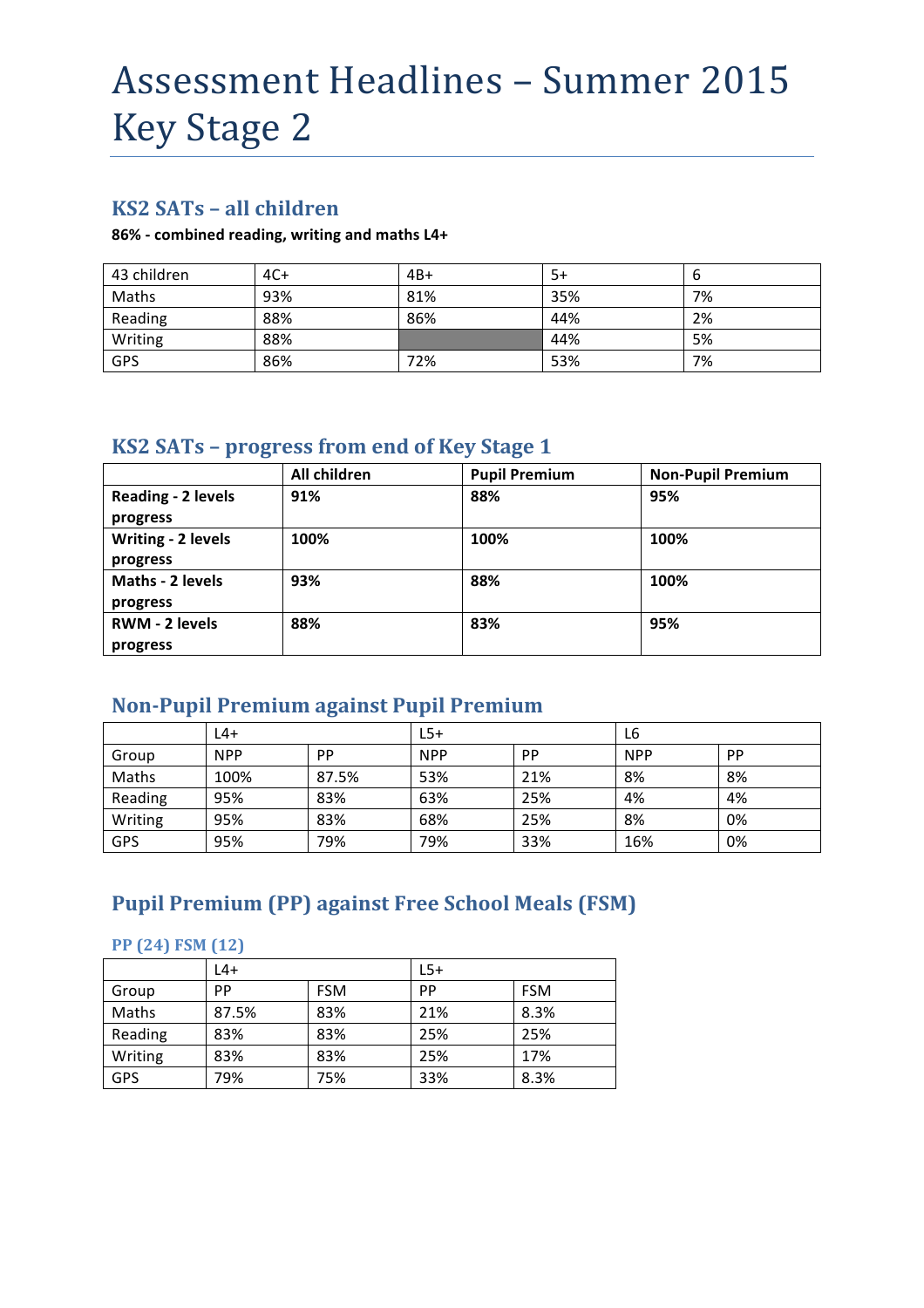### **Non-Pupil Premium against non-Free School Meals**

|         | L4+        |             | L5+        |             | L6         |             |
|---------|------------|-------------|------------|-------------|------------|-------------|
| Group   | <b>NPP</b> | <b>NFSM</b> | <b>NPP</b> | <b>NFSM</b> | <b>NPP</b> | <b>NFSM</b> |
| Maths   | 100%       | 97%         | 53%        | 45%         | 8%         | 19%         |
| Reading | 95%        | 90%         | 63%        | 52%         | 4%         | 3%          |
| Writing | 95%        | 90%         | 68%        | 55%         | 8%         | 6.5%        |
| GPS     | 95%        | 87%         | 79%        | 71%         | 16%        | 10%         |

#### **NPP (19) NFSM (31)**

# Assessment Headlines - Summer 2015 **Key Stage 1**

### **Year 1- Phonic Screening Check**

97.7% (42/43 children) achieved the expected level

Non-PP -100% PP – 97.4% representing one child with a statement of special needs.

### Year 2 SATs assessments against national 2014 results

National 2014 data in brackets

| 43 children  | 2с+       | $2b+$     | $2a+$       |           |
|--------------|-----------|-----------|-------------|-----------|
| <b>Maths</b> | 89% (92%) | 78% (80%) | 55.5% (53%) | 31% (24%) |
| Reading      | 89% (89%) | 80% (80%) | 60% (57%)   | 33% (30%) |
| Writing      | 84% (85%) | 67% (69%) | 31% (39%)   | 13% (16%) |

### **Non-Pupil Premium against Pupil Premium**

**Non-PP (22) PP (21)**

|              | $2c+$      |     | $2b+$      |     |            |     |
|--------------|------------|-----|------------|-----|------------|-----|
|              | <b>NPP</b> | PP  | <b>NPP</b> | PP  | <b>NPP</b> | PP  |
| <b>Maths</b> | 100%       | 81% | 91%        | 66% | 46%        | 14% |
| Reading      | 100%       | 81% | 86%        | 76% | 55%        | 14% |
| Writing      | 100%       | 71% | 82%        | 57% | 23%        | 5%  |